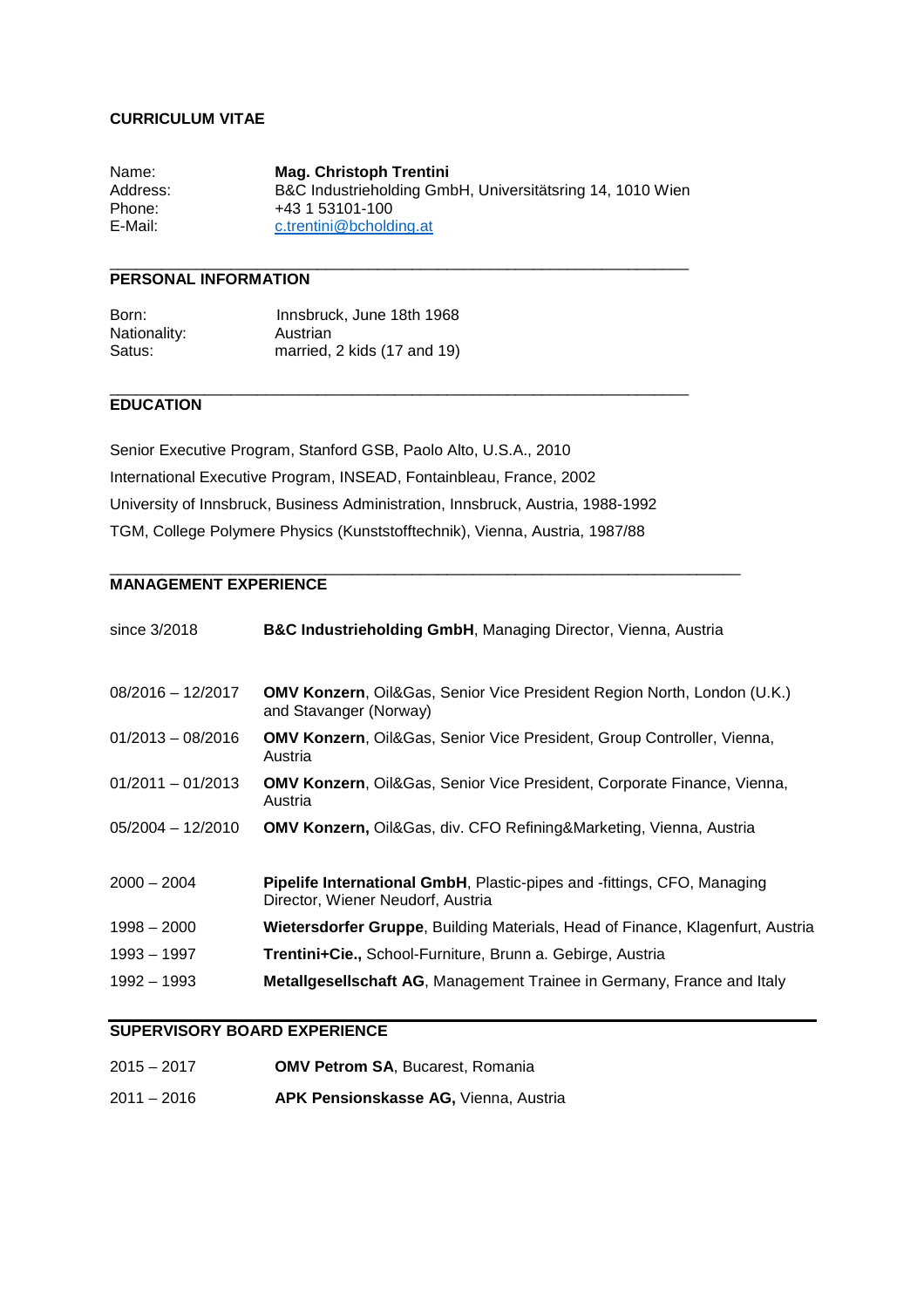Mag. Christoph Trentini, born 18.06.1968 **B&C Industrieholding GmbH** Universitätsring 14 1010 Vienna

To the attention of the Shareholders' Meeting of Semperit Aktiengesellschaft Holding

# Declaration pursuant to section 87 sub-section 2 and sub-section 2a Austrian Stock **Corporations Act ("AktG")**

On the occasion of my nomination for the election as member to the Supervisory Board of Semperit Aktiengesellschaft Holding by resolution of the General Meeting to be held on 25 April 2018, I declare pursuant to section 87 sub-section 2 and sub-section 2a Stock Corporations Act as follows:

I am not aware of any circumstances which might give rise to concerns that I may be biased. With regard to point 53 Austrian Code of Corporate Governance and the guidelines for independence adopted by the Supervisory Board of the Company (see Annex I.) I further declare that I do not have any business or personal relations to the Company or its Management Board which constitutes a material conflict of interests.

For the purpose of certification of my professional qualification I refer to my curriculum vitae, which also states my professional and relevant other functions at the time of election.

With regard to section 87 sub-section 2 and sub-section 2a Stock Corporations Act I confirm as follows:

- 1. I am not a member of the Supervisory Board or Administrative Board in ten other corporations (Kapitalgesellschaften) or eight corporations the shares of which are listed on a regulated market (whereby activities as Chairman count twice);<sup>1</sup>
- 2. I am not the legal representative (member of the Management Board, managing director, liquidator) of any subsidiary of Semperit Aktiengesellschaft Holding;
- 3. I am not the legal representative (member of the Management Board, managing director, liquidator) of any other corporation which has a member of the Management Board of Semperit Aktiengesellschaft Holding on its Supervisory or Administrative Board (except for group companies or affiliated companies);
- 4. I am not a member of the Supervisory Board or the Administrative Board in eight other listed companies (whereby activities as Chairman count twice);
- 5. During the last two years, I have not been a member of the Management Board of Semperit Aktiengesellschaft Holding; and

 $1$  Up to ten positions as a member of the supervisory board, in which the member was elected or sent to preserve the interests of the state, a federal state, a union of municipalities, a municipality or of a undertaking being affiliated with the Company or having a commercial participation in the Company (section 189a pt 2 Austrian Commercial Code, "UGB"), do not count towards the maximum number of ten corporations. This document has been made up in German which is the official version.

In case of discrepancies with the English translation, the German version shall prevail.